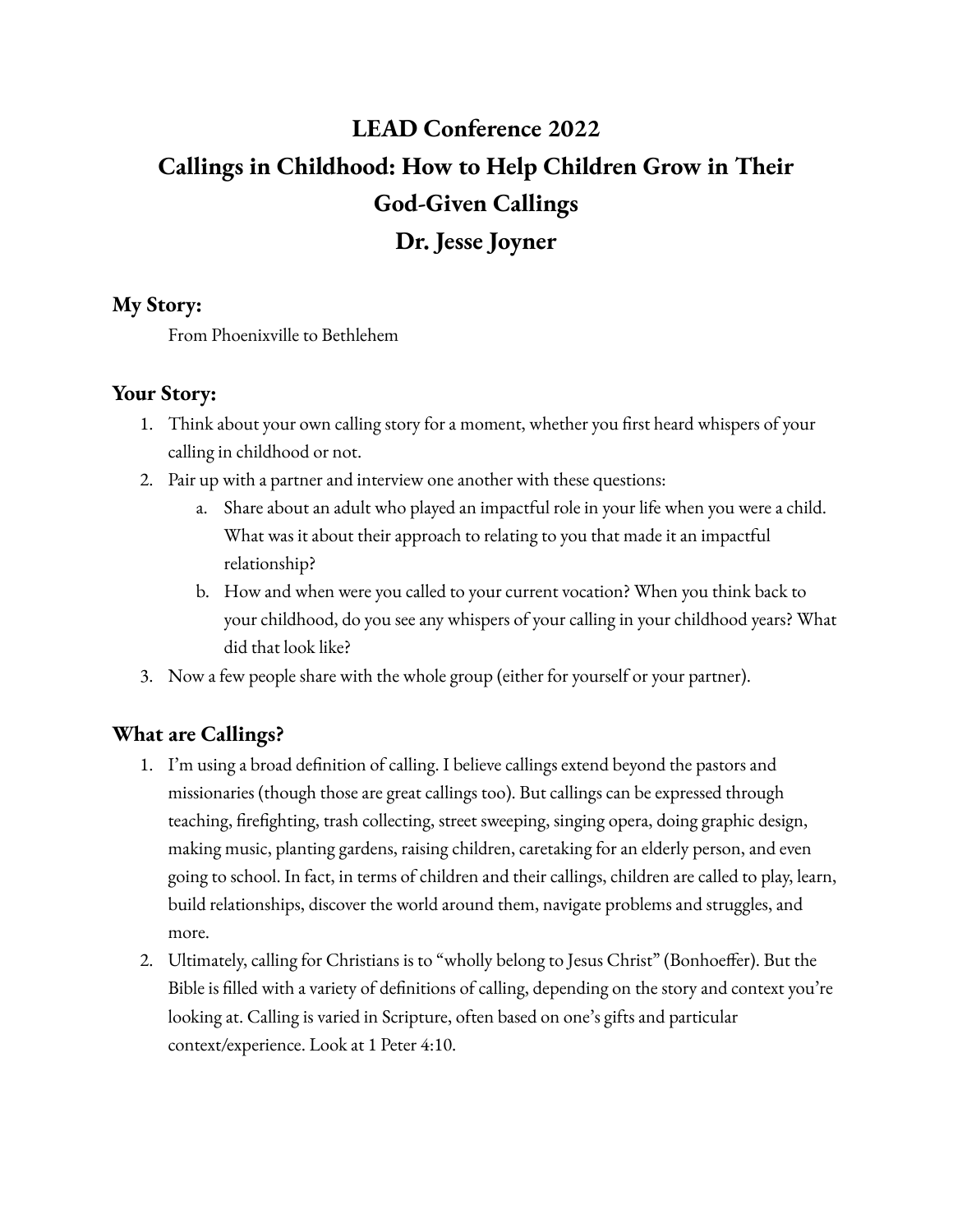### **Can children be called?**

YES! In my research, I found that many people are impacted in childhood in powerful ways that pave the path for their callings in life (whether they understand those experiences to be calling experiences in childhood or not).

## **How can we help children grow in their God-given callings?**

- 1. **Everyone** Believe and teach that callings are for all ages (1 Samuel 3).
- 2. **Process** Remind them that calling is a journey (Phil 3:14 press on towards the goal).
- 3. **Affirm** Be an agent of vocation (Jesus calling out Peter, Samuel calling out David, Elizabeth calling out Mary - Luke 1:39-45); see *Holy Fools* p. 218; story of Welcome with the puppet on the train; don't tell them what their callings are, affirm what God is already telling them.
- 4. **Bible** Teach the calling stories of the Bible (Adam/Eve, Moses, Noah, Abraham, Samuel, David, Jonah, Esther, Mary, Paul, Peter, Isaiah, the bread/fish kid, etc.). What other calling stories in the Bible can you think of?
- 5. **Resources** Provide them with the tools, learning experiences, funding, opportunities, networking, apprenticeships, and mentoring that can nurture their God-given callings.
- 6. **Gifts** Teach about the giftings of the Spirit; teach about talents, personalities, and the uniqueness they each bring to the world. "The place God calls you to is the place where your deep gladness and the world's deep hunger meet" (Frederick Buechner).
- 7. **Community** Surround them with trusted adults, loving/caring people who can and will speak into them, help them, and support them in their callings.
- 8. **Struggle** God might not call us out of/away from struggles, but rather call us *through* them and in some cases redeem our struggles into a central element of our callings. See *Holy Fools* pp. 124-129 (story of Daurel in particular).
- 9. **Sacred Offering** Remind children that their gifts, talents, and callings are ultimately meant to be an offering of worship unto the Lord. Secondarily, those callings serve others in the world as well as provide personal joy and satisfaction within ourselves as we live out our God-given callings in the world. Colossians 3:17 and Romans 11:36.